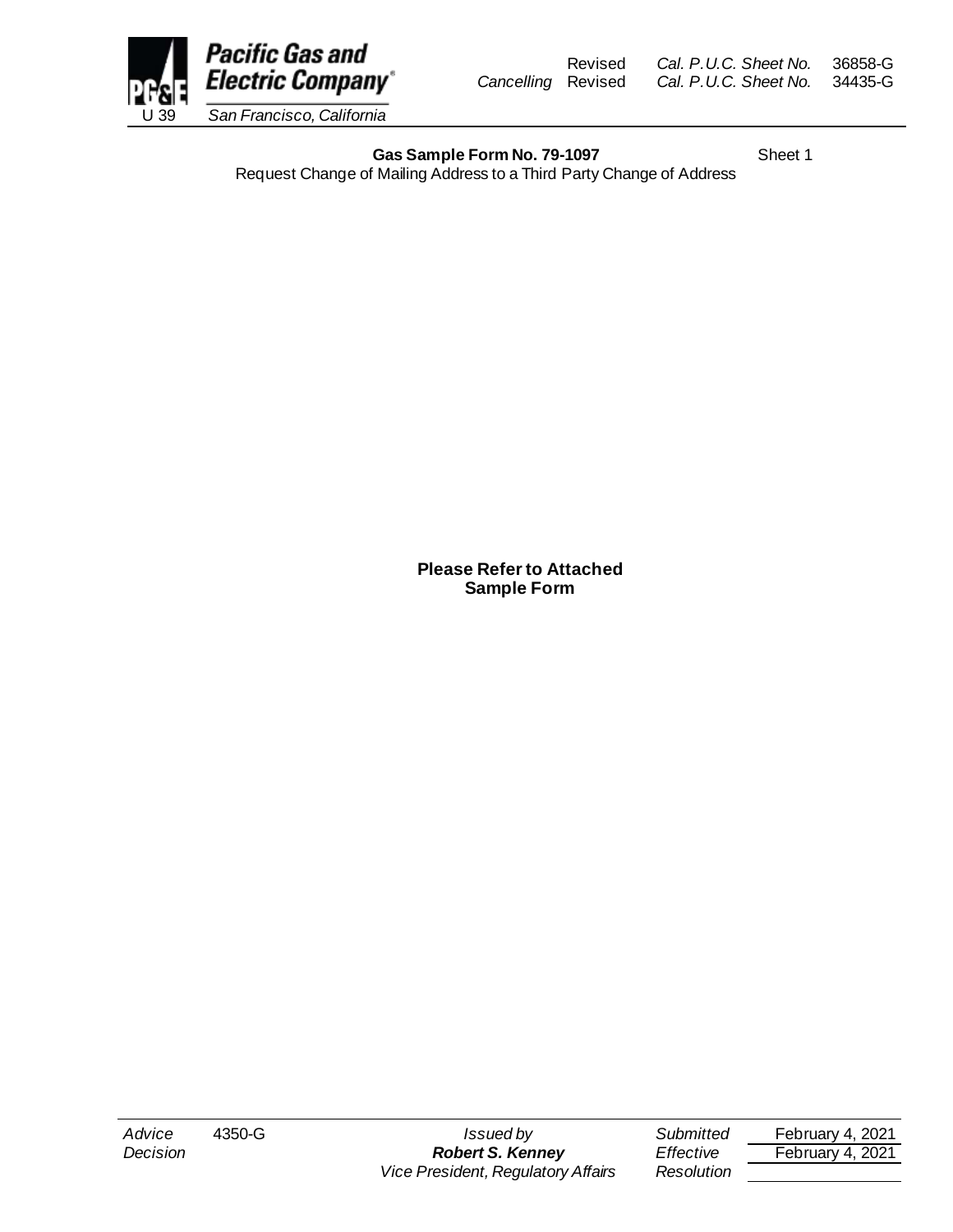

## **REQUEST CHANGE OF MAILING ADDRESS TO A THIRD PARTY CHANGE OF ADDRESS**

| <b>CUSTOMER/COMPANY NAME</b><br><b>MAILING ADDRESS</b><br><b>CITY</b><br><b>STATE</b><br>TELEPHONE NUMBER<br>FACSIMILE NUMBER<br>2. REQUESTED CHANGE TO MAILING ADDRESS (In order for this form to be processed, all of the<br>following information must be provided):<br><b>INFORMATION RECIPIENT</b><br>C/O<br><b>COMPANY NAME (If Applicable)</b><br><b>MAILING ADDRESS</b><br><b>CITY</b><br><b>STATE</b><br><b>FACSIMILE NUMBER</b><br><b>TELEPHONE NUMBER</b><br>CHANGE OF MAILING ADDRESS SHOULD TAKE EFFECT ON<br><b>DATE</b><br>3. ACCOUNTS INCLUDED IN THIS REQUEST:<br><b>CITY</b><br><b>ADDRESS</b> | <b>ZIP</b><br><b>ZIP</b><br>SERVICE ACCOUNT NUMBER<br>SERVICE ACCOUNT NUMBER |  |  |
|------------------------------------------------------------------------------------------------------------------------------------------------------------------------------------------------------------------------------------------------------------------------------------------------------------------------------------------------------------------------------------------------------------------------------------------------------------------------------------------------------------------------------------------------------------------------------------------------------------------|------------------------------------------------------------------------------|--|--|
|                                                                                                                                                                                                                                                                                                                                                                                                                                                                                                                                                                                                                  |                                                                              |  |  |
|                                                                                                                                                                                                                                                                                                                                                                                                                                                                                                                                                                                                                  |                                                                              |  |  |
|                                                                                                                                                                                                                                                                                                                                                                                                                                                                                                                                                                                                                  |                                                                              |  |  |
|                                                                                                                                                                                                                                                                                                                                                                                                                                                                                                                                                                                                                  |                                                                              |  |  |
|                                                                                                                                                                                                                                                                                                                                                                                                                                                                                                                                                                                                                  |                                                                              |  |  |
|                                                                                                                                                                                                                                                                                                                                                                                                                                                                                                                                                                                                                  |                                                                              |  |  |
|                                                                                                                                                                                                                                                                                                                                                                                                                                                                                                                                                                                                                  |                                                                              |  |  |
|                                                                                                                                                                                                                                                                                                                                                                                                                                                                                                                                                                                                                  |                                                                              |  |  |
|                                                                                                                                                                                                                                                                                                                                                                                                                                                                                                                                                                                                                  |                                                                              |  |  |
|                                                                                                                                                                                                                                                                                                                                                                                                                                                                                                                                                                                                                  |                                                                              |  |  |
|                                                                                                                                                                                                                                                                                                                                                                                                                                                                                                                                                                                                                  |                                                                              |  |  |
|                                                                                                                                                                                                                                                                                                                                                                                                                                                                                                                                                                                                                  |                                                                              |  |  |
|                                                                                                                                                                                                                                                                                                                                                                                                                                                                                                                                                                                                                  |                                                                              |  |  |
|                                                                                                                                                                                                                                                                                                                                                                                                                                                                                                                                                                                                                  |                                                                              |  |  |
|                                                                                                                                                                                                                                                                                                                                                                                                                                                                                                                                                                                                                  |                                                                              |  |  |
|                                                                                                                                                                                                                                                                                                                                                                                                                                                                                                                                                                                                                  |                                                                              |  |  |
|                                                                                                                                                                                                                                                                                                                                                                                                                                                                                                                                                                                                                  |                                                                              |  |  |
|                                                                                                                                                                                                                                                                                                                                                                                                                                                                                                                                                                                                                  |                                                                              |  |  |
|                                                                                                                                                                                                                                                                                                                                                                                                                                                                                                                                                                                                                  |                                                                              |  |  |
|                                                                                                                                                                                                                                                                                                                                                                                                                                                                                                                                                                                                                  |                                                                              |  |  |
|                                                                                                                                                                                                                                                                                                                                                                                                                                                                                                                                                                                                                  |                                                                              |  |  |
| <b>ADDRESS</b><br><b>CITY</b>                                                                                                                                                                                                                                                                                                                                                                                                                                                                                                                                                                                    |                                                                              |  |  |

ADDRESS CITY SERVICE ACCOUNT NUMBER

(For more than three accounts, please list additional accounts on a separate sheet and attach it to this form.)

† Information collected on this form is used in accordance with PG&E's Privacy Policy. Page 1 of 2 The Privacy Policy is available at pge.com/privacy.